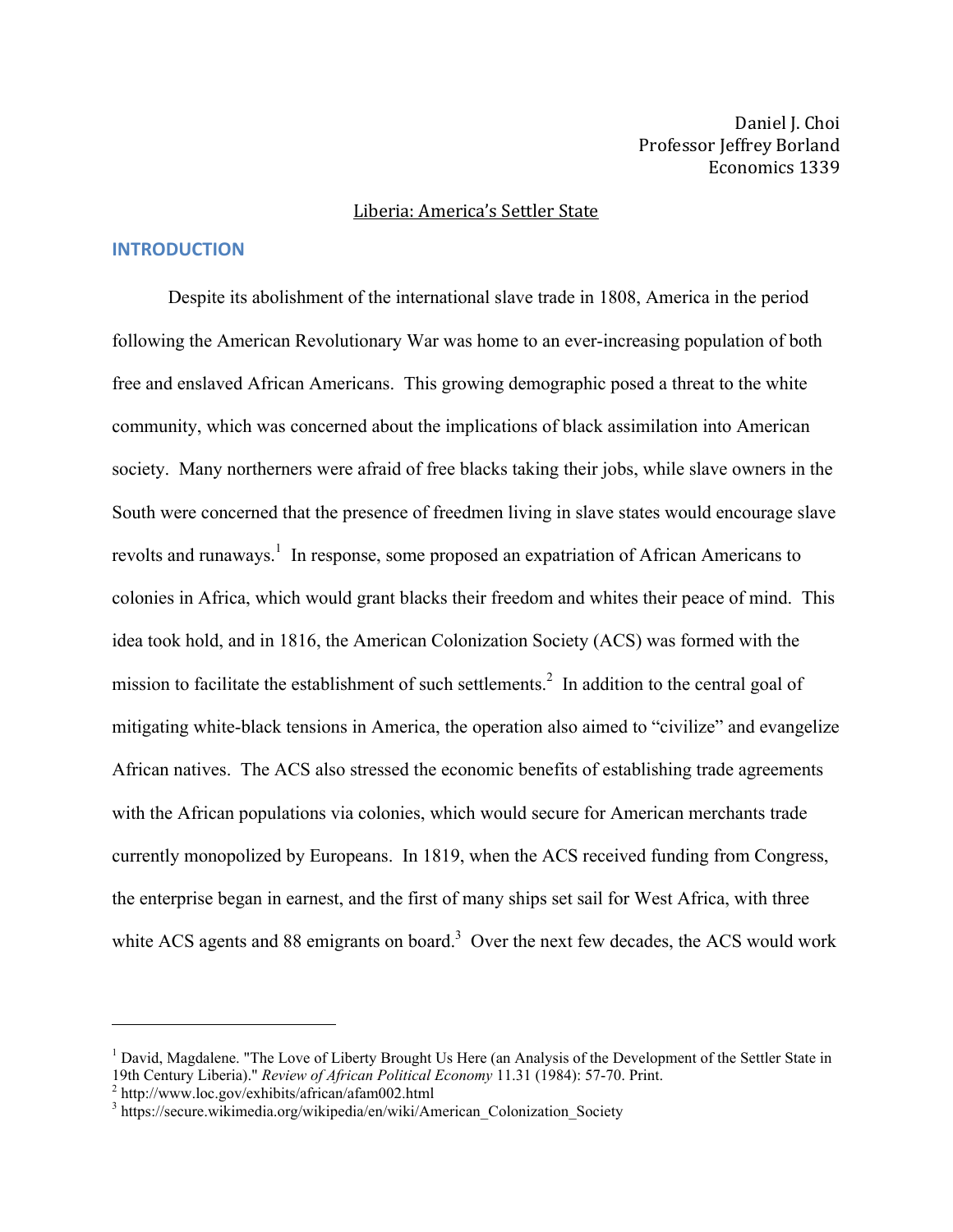closely with the Liberian colonies<sup>4</sup> in a struggle to establish permanent, self-sufficient settlements.

Prior to the 1830s, the US government only maintained an official interest in Liberia insofar as it served as an outpost from which to execute America's anti-slave trade campaign. The Monroe Doctrine, which stymied international involvement between the Eastern and Western hemispheres, prevented the government from taking a more direct interest in Liberia's internal affairs. Instead, the American Colonization Society maintained control over the territory's administration until 1838, when Liberia proclaimed itself a self-governing commonwealth. This declaration of sovereignty was prompted by criticism that accused the ACS of attempting to acquire an empire as well as the ACS's own financial problems. At this point, ACS still maintained some control over Liberia's internal affairs, but its political and commercial influence waned substantially. In 1847, Liberia declared itself a Republic and legislative powers found themselves in the hands of the settlers.<sup>5</sup> This paper examines the ways in which government policy affected the economic growth of the Liberian settler society from the early periods of its settlement in the 1820s to the worldwide depression in the latter part of the  $19<sup>th</sup>$  century.

### THE AMERICAN COLONIZATION SOCIETY ATTEMPTS TO PROMOTE AGRICULTURE

The American Colonization Society took great measures to provide emigrants to Liberia the proper incentives for agricultural production. Upon arriving to the colony, each settler was allocated free land including a town lot for a house and five acres for subsistence farming. The

<sup>4</sup> Called "Liberian" as an homage to the liberty of the original settlers.

<sup>&</sup>lt;sup>5</sup> David, Magdalene. "The Love of Liberty Brought Us Here (an Analysis of the Development of the Settler State in 19th Century Liberia)." *Review of African Political Economy* 11.31 (1984): 57-70. Print.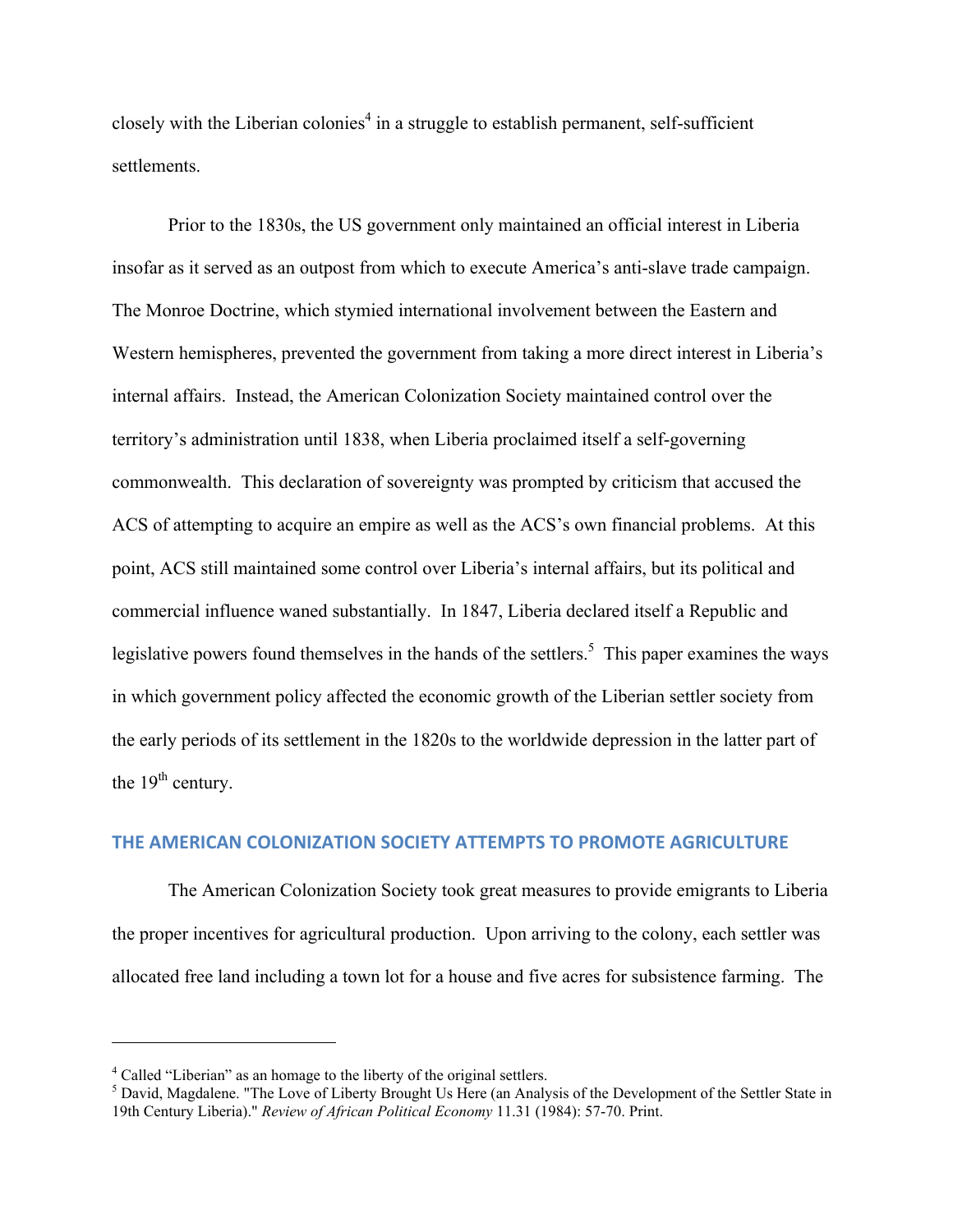state also provided farming tools, advice, and premiums for increased production.<sup>6</sup> Nevertheless, the settlers failed to accomplish much in the field of agriculture. Rather, most inhabitants of coastal West Africa colonies involved themselves with the import-export trade of commodities and foodstuffs, while the lack of agriculture generated a balance of payments deficit in the states expenditures, creating the constant need for financial support from the  $ACS$ .<sup>7</sup> Without sustained agriculture, Liberia could not function independently.

Historians have posited various reasons for Liberia's failure to achieve agricultural success in the first half of the  $19<sup>th</sup>$  century. Frequently cited reasons include 1) the hypothesis that previously enslaved Americo-Liberians could not handle the psychological stress of doing manual labor that evoked conditions of slavery 2) the notion that the settlers may have been too lazy to do the necessary labor or that 3) they preferred imported American foods to more native fare, and the importation of foodstuffs hindered agriculture. Evidence has been found, however, that contradicts these three hypotheses. For example, Ralph Gurley, ACS corresponding secretary, wrote in 1849 that the immigrants in Liberia were remarkably industrious.<sup>8</sup> Rather than exhibiting a fear of or prejudice against manual labor, in correspondences with past slave owners, ex-slaves in Liberia demonstrated perseverance and determination in their attempts at agriculture.<sup>9</sup> Additionally, reports indicated that Americo-Liberians actually reveled in African cuisine and enjoyed the cultivation of its ingredients.<sup>10</sup> The refutation of these three common

<sup>&</sup>lt;sup>6</sup> David, Magdalene. "The Love of Liberty Brought Us Here (an Analysis of the Development of the Settler State in 19th Century Liberia)." *Review of African Political Economy* 11.31 (1984): 57-70. Print.

<sup>&</sup>lt;sup>7</sup> Akpan, M. B. "Black Imperialism: Americo-Liberian Rule over the African Peoples of Liberia, 1841-1964." *Canadian Journal of African Studies* 7.2 (1973): 217-36. Print. <sup>8</sup> Annual Report of the American Colonization Society, 1856, 30.

<sup>9</sup> Allen, William E. "Rethinking the History of Settler Agriculture in Nineteenth-Century Liberia." *The International Journal of African Historical Studies* 37.3 (2004): 435-62. Print.<br><sup>10</sup> Annual Report of the American Colonization Society, 1859, 248.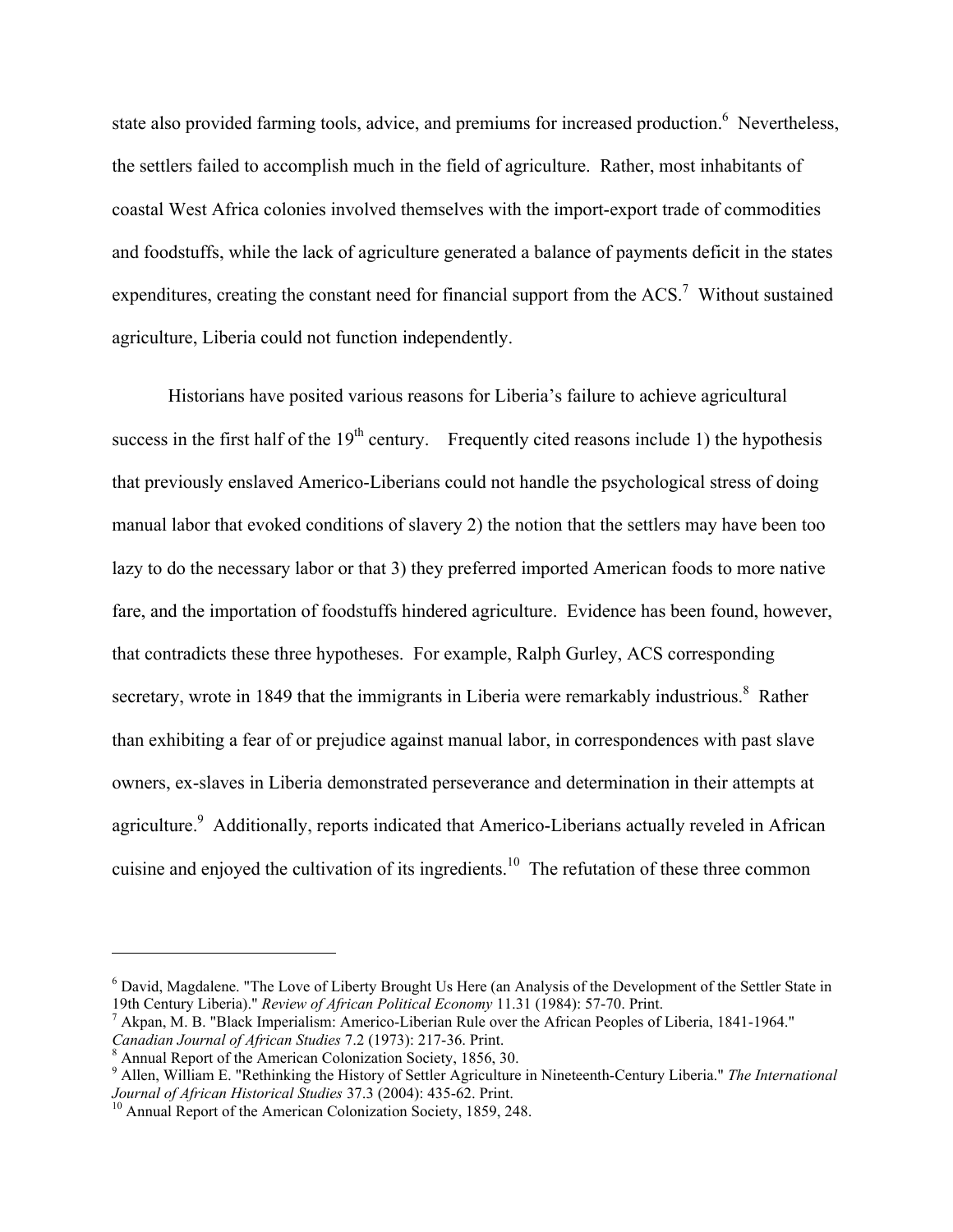hypotheses leaves open the debate for what truly caused the lack of growth in agricultural production.

William Allen proposes three alternative reasons to explain Liberia's inability to secure agricultural success. First, he cites labor scarcity in Liberia, likely resulting from the combination of high mortality rates and a low immigration rate.<sup>11</sup> In support of this theory, Allen applies the established relationship between labor supply and productivity in the New World to the case of staple crops in Liberia.<sup>12</sup> In addition, earlier British and French attempts to establish coffee and sugar cane plantations in West Africa also attributed their failures to labor scarcity.<sup>13</sup> Allen goes on to mention how the lack of available capital for the production of staple goods may have hampered agricultural production. Evidence that capital was the limiting factor is grounded in the occasional infusion of investments that result in production upturns. For example, in the latter half of the 19<sup>th</sup> century, Americo-Liberian sugar cane farmers invested approximately \$33,500 in equipment like sugar cane mills and boilers, and this investment was closely followed by growth in the sugar manufacturing industry.<sup>14</sup> Allen's third reason for decreased agricultural productivity points to the quality of the tropical soil. P. W. Richards reveals that tropical soils generally contain fewer nutrients than soils in the temperate zone.<sup>15</sup> Additionally, Peter Ahn reports that West African soils tend to contain large concentrations of tiny stones called *laterite*, which make the soil very susceptible to leaching.<sup>16</sup> These two

<sup>&</sup>lt;sup>11</sup> McDaniel, Swing Low, Sweet Chariot: The Mortality Cost of Colonizing Liberia in the Nineteenth Century (Chicago, 1993), 125; Tom W. Shick, "A Quantitative Analysis of Liberian Colonization from 1820 to 1843 With Special Reference to Mortality," Journal of African History 12, 1 (1971), 45-59.

<sup>&</sup>lt;sup>12</sup> Philip Curtin, The Rise and Fall of the Plantation Complex: Essays in Atlantic History (New York, 1990)<br><sup>13</sup> Boubacar Barry, Senegambia and the Atlantic Slave Trade (New York, 1998), 138-39; A. G. Hopkins, An Economic History of West Africa (London, 1980), 138.

<sup>&</sup>lt;sup>14</sup> Allen, William E. "Rethinking the History of Settler Agriculture in Nineteenth-Century Liberia." *The International Journal of African Historical Studies* 37.3 (2004): 435-62. Print.

<sup>&</sup>lt;sup>15</sup> P. W. Richards, The Tropical Rain Forest: An Ecological Study(London, 1966), 219.<br><sup>16</sup> Peter Ahn, West African Soils (Oxford, 1970), 84-93;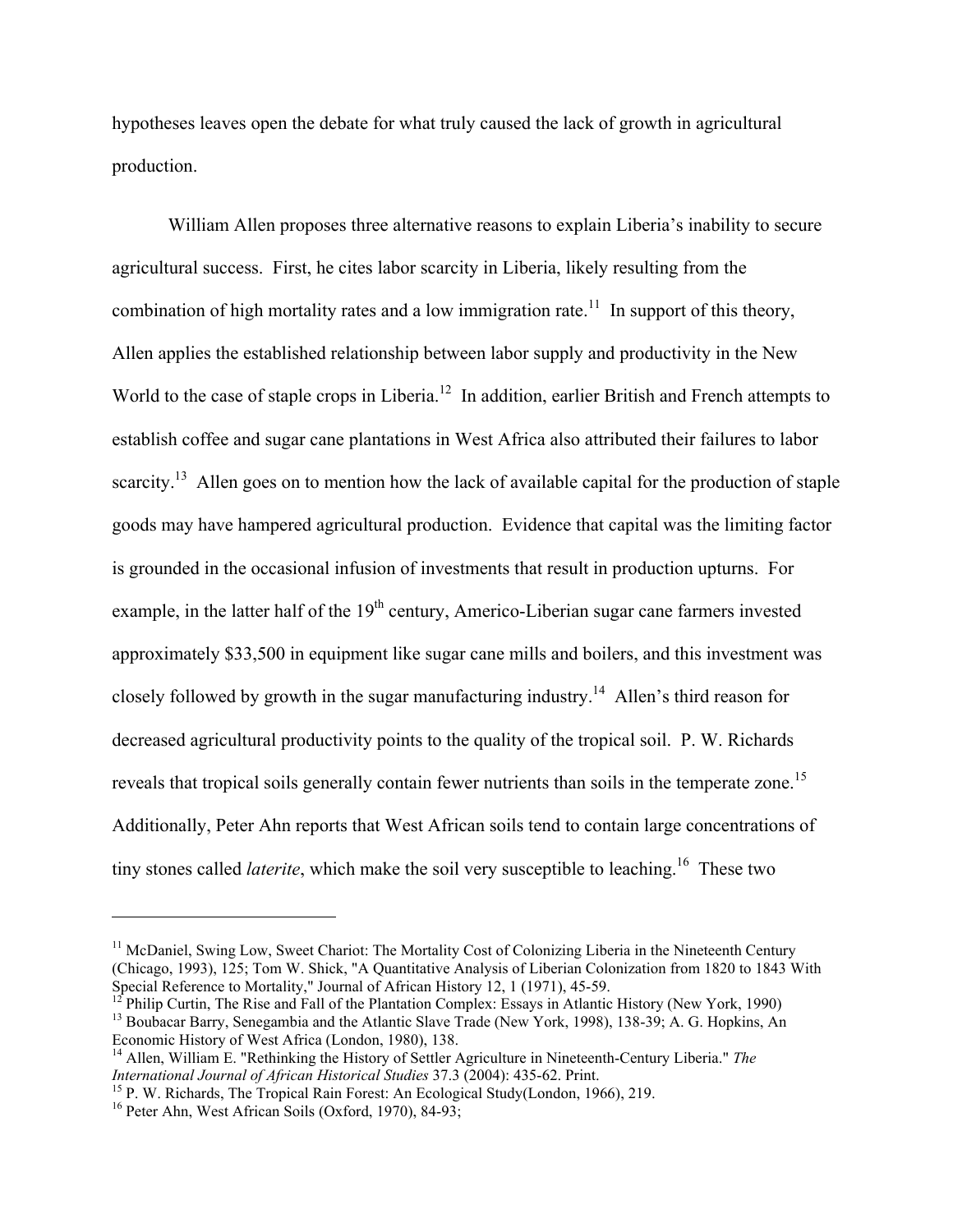observations about coastal West African soil also help account for Liberia's weak agriculture sector in the 19<sup>th</sup> century and onward.

Given the aforementioned obstacles to agricultural growth in Liberia, it would seem that the ACS's efforts to build a self-sufficient economy were doomed from the start. Indeed, a combination of factors contributed to the seemingly insurmountable odds. First, Liberia lacked the labor force to be productive, and the Monroe Doctrine prevented the ACS from taking direct action to increase the labor supply. Colony leaders could not reasonably look to enslave local Africans for laborers since the notion of Liberia itself was based on emancipation. Without a sufficient labor force, the settlers could not be productive, and as a result they could not earn the capital needed for economic growth. Instead, the colonists were relegated to subsistence farming, a system under which no staple theory linkages could emerge, and thus no economic growth could be sustained. Once the ACS relinquished control of the settlements to the colonists in the late 1830s, the Republic of Liberia was free to take more direct action to solve issues like labor scarcity. This is covered in more detail below.

# **A)SHIFT)TO)PLANTATION)PRODUCTION)UNDER)THE)REPUBLIC)OF)LIBERIA**

During the mid-19<sup>th</sup> century, rising international demand for tropical produce like palm oil and camwood raised the incentive to push agricultural production to a higher level. Large commercial firms started to replace individual ventures and simple partnerships, and as local capital became available from profits earned through the export trade, Liberia finally started to see a bit of backward linkage as that capital was invested back into agriculture. Unfortunately, neither forward nor final demand linkage arose to any significant level during this period, and just so as the staple theory would predict, Liberia slipped into poverty once again as worldwide demand started to shift in the following decades.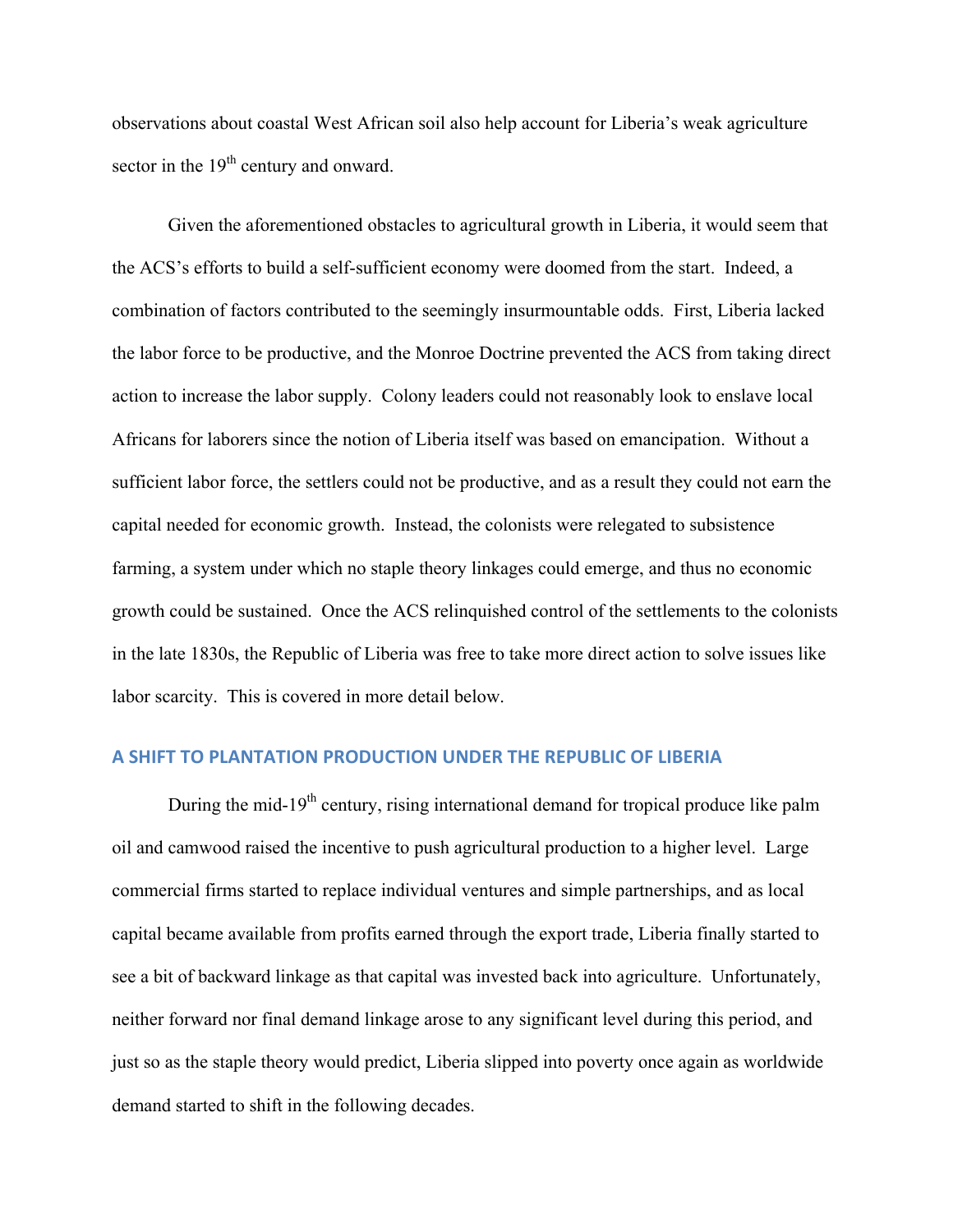The shift to plantation production would, however, change the Liberian government's role in promoting economic growth. While the old, peasant mode of production required enforced property rights, regulated social dialogue, and organized defenses, commodity production relied primarily on access to productive resources like land and labor. To address these needs, post-1847 the newly sovereign Republic of Liberia declared all unoccupied land state property and required it to be purchased.<sup>17</sup> This provided the framework for private accumulation, which helped support the plantations that produced on the basis of a monopoly in land. Additionally, labor was made more accessible through a state-enforced system of apprenticeship that required displaced and indigenous Africans living in settler areas to work for emigrant families for several years. In these ways, the Liberian state supported the production of its colonies, but because its economic success relied solely on the export of a few staple crops, the national economy could not weather shifts in global demand.

In contrast to the American Colonization Society, the government for the Republic of Liberia was able to better cater to the economic needs of its people. While its provisions led to backward linking of investments, Liberia's commodity production was unfortunately severely hindered by the worldwide depression in the late 1800s. Perhaps if worldwide demand for Liberia's export products remained strong for a longer period, forward linking or perhaps even final demand linking could have emerged. As it happened, though, Liberia was still dependent upon export trade when the depression hit, and as a result, its economic strength was drained.

<sup>&</sup>lt;sup>17</sup> David, Magdalene. "The Love of Liberty Brought Us Here (an Analysis of the Development of the Settler State in 19th Century Liberia)." *Review of African Political Economy* 11.31 (1984): 57-70. Print.